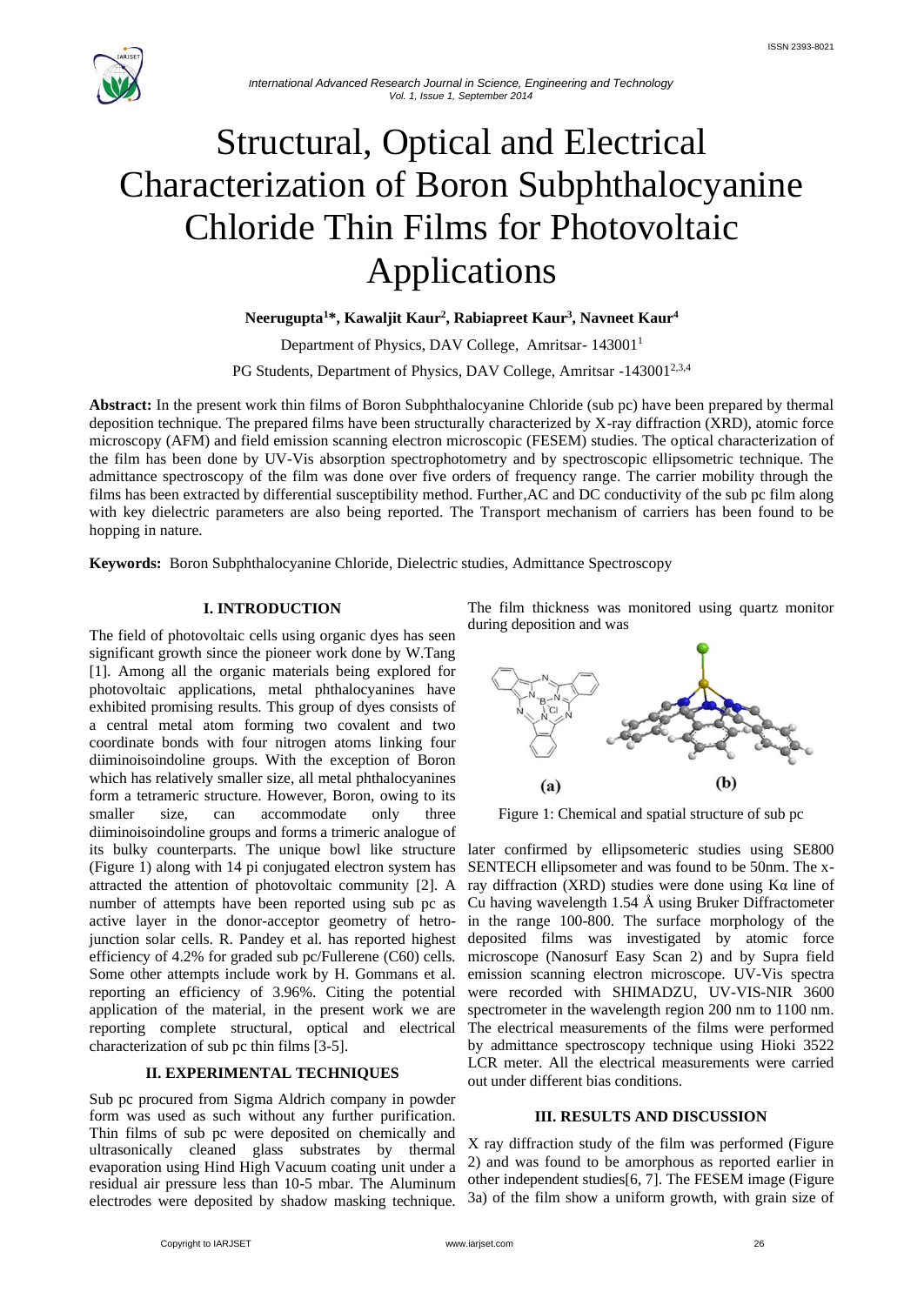

*International Advanced Research Journal in Science, Engineering and Technology Vol. 1, Issue 1, September 2014*

about 200 nm. A similar morphology was seen in the AFM Figure 3: (a) FESEM (b)AFM image of sub pc film image of the film (Figure 3b). The rms roughness of the showing uniform growth sub pc film was found to be 3.8nm.

Figure 4(a and b) show the spectroscopic variation of the ellipsometric angles psi and delta for the sub pc film at an angle of incidence 700. The data was fitted using Lorentz oscillator model and the real and imaginary parts of the complex refractive index were extracted (Figure 5 a, b). The Uv-Vis analysis of the sub pc film show a strong absorption band around 590 nm (Q band) with a shoulder on the blue side, characteristic of the phthalocyanine family, along with B soret



Figure 2: X ray diffraction spectrum of sub pc film



band in the UV region at 300 nm[2, 8]. The results obtained from UV-Vis studies and from ellipsometric studies are found to be in consonance with each other.



Figure 4: Variation of ellipsometric angles (a) Psi and (b) Delta with wavelength

The device with Al/sub pc/Al structure was electrically characterized over wide frequency range. Figure 6 represents variation of film capacitance with frequency of the external bias supply. The Capacitance of the films decreases uniformly and attains a constant value at high frequencies. This behavior of the organic dielectrics can be explained by Goswami and Goswami equivalent circuit model[9-12]. As per the Goswami equivalent circuit model, the total capacity consists of two components, frequency independent geometric capacity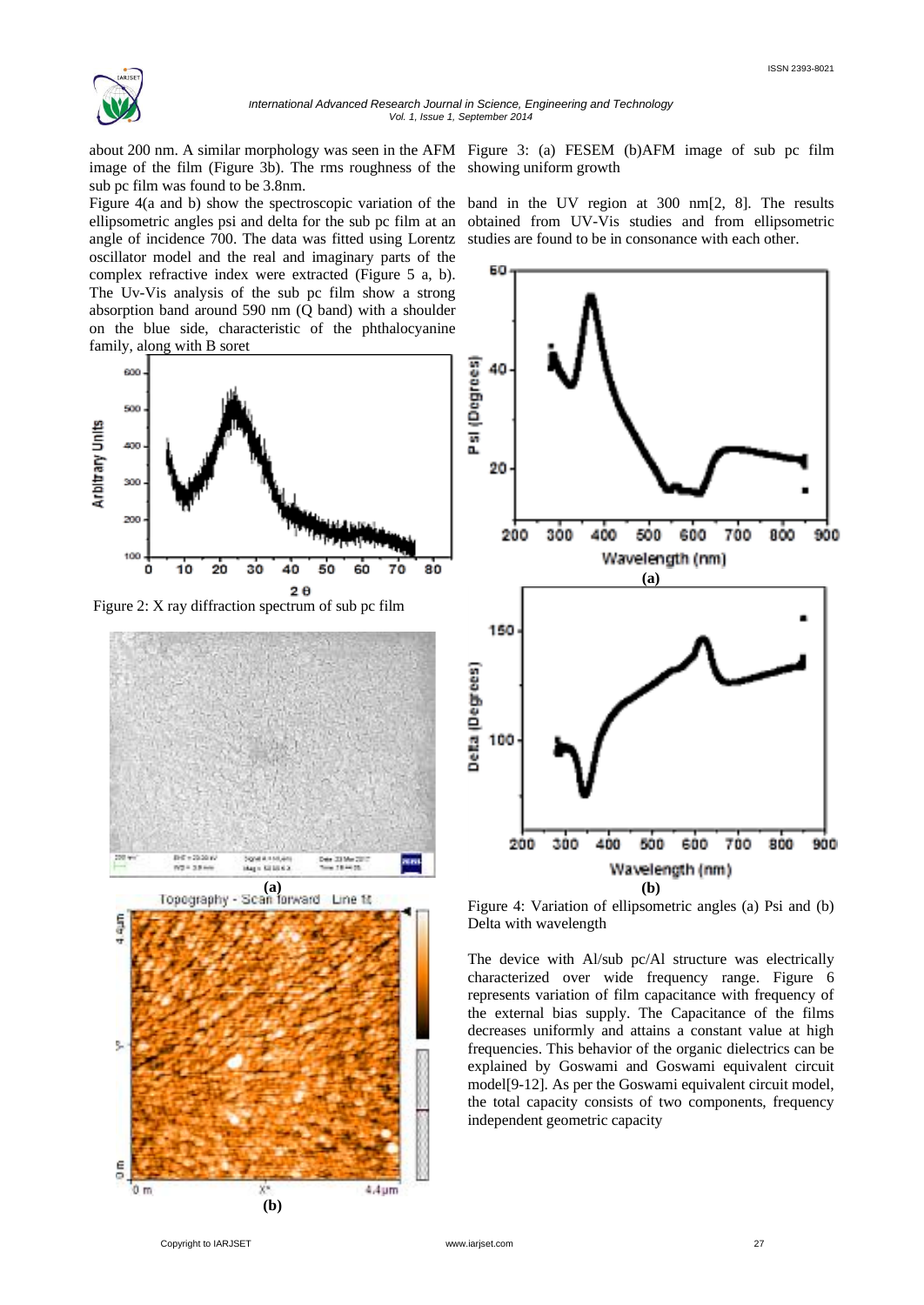

*International Advanced Research Journal in Science, Engineering and Technology Vol. 1, Issue 1, September 2014*



Figure 5: Spectroscopic variation of (a) real and (b) imaginary parts of refractive index





Figure 6: Spectroscopic variation of capacitance of sub pc film



Figure 7: Spectroscopic variation of negative differential

Susceptibility of sub pc film and another part which varies with frequency. The contribution of the frequency dependent component goes on decreasing at high frequency range as charge carriers are unable to follow the fast varying AC bias. The asymptotic value of the capacitance curve represents the geometric capacitance (Cgeo). The carrier mobility was extracted from the differential susceptibility  $(-\Delta B)$  curve (Figure 6) and was found to be  $2.6$  X  $10^{-8}$ cm<sup>2</sup>V<sup>-1</sup>s<sup>-1</sup>. The charge carrier concentration was determined from the slope of  $1/C^2$  vs voltage curve using the relation (1). The variation of  $1/C<sup>2</sup>$  is shown in the part (c) of fig.8. The charge carrier concentration has been found to be  $1.6X10^{14}$  cm<sup>-3</sup>.

$$
1/C^2=2(V+V_{bi})/q\epsilon N_{SC}A^2
$$
 (1)